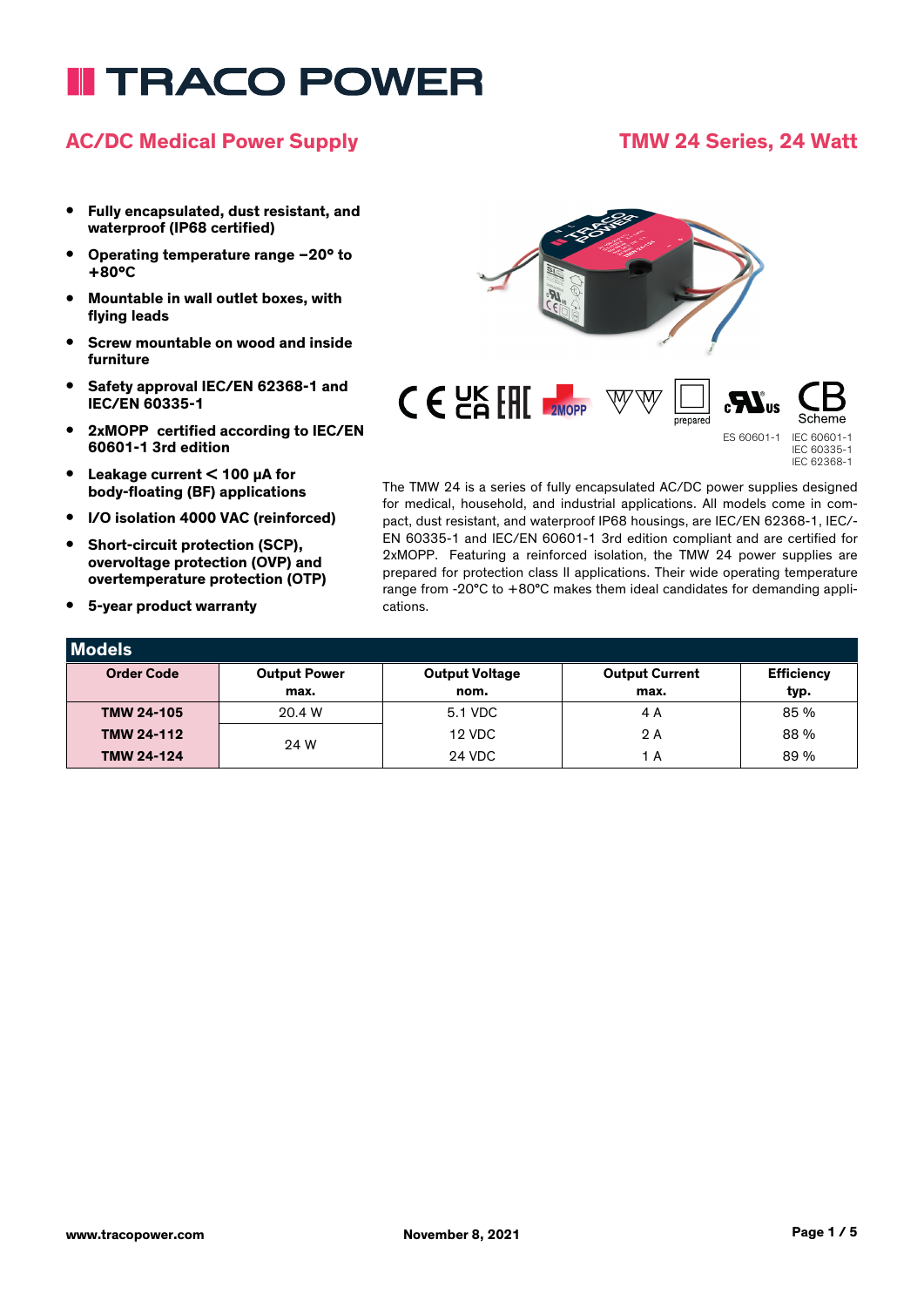| <b>Input Specifications</b> |              |                                              |                                                   |
|-----------------------------|--------------|----------------------------------------------|---------------------------------------------------|
| Input Voltage               |              | Operational Range: 85 - 264 VAC (Full Range) |                                                   |
|                             |              |                                              | Rated Range: 100 - 240 VAC (Full Range)           |
| Input Frequency             |              |                                              | 47 - 63 Hz                                        |
| <b>Power Consumption</b>    | - At no load |                                              | 200 mW max. (Ready to meet ErP directive)         |
| Input Inrush Current        | - At 230 VAC |                                              | 50 A max.                                         |
|                             | - At 115 VAC |                                              | 25 A max.                                         |
| Power Factor                | - At 230 VAC |                                              | $0.45$ min.                                       |
|                             | - At 115 VAC |                                              | 0.55 min.                                         |
| Input Protection            |              |                                              | <b>T 2 A</b> (Internal Fuse)                      |
| Recommended Input Fuse      |              |                                              | (The need of an external fuse has to be assessed) |
|                             |              |                                              | in the final application.)                        |

| <b>Output Specifications</b>     |                                 |                                             |  |
|----------------------------------|---------------------------------|---------------------------------------------|--|
| Voltage Set Accuracy             |                                 | $\pm 2\%$ max.                              |  |
| Regulation                       | - Input Variation (Vmin - Vmax) | $0.5%$ max.                                 |  |
|                                  | - Load Variation (10 - $90\%$ ) | <b>1% max.</b> (12 Vout and 24 Vout model)  |  |
|                                  |                                 | <b>2% max.</b> (5 Vout model)               |  |
| Ripple and Noise                 |                                 | 140 mVp-p max.                              |  |
| (20 MHz Bandwidth)               |                                 |                                             |  |
| Capacitive Load                  |                                 | 10'000 µF max.                              |  |
| Minimum Load                     |                                 | Not required                                |  |
| Temperature Coefficient          |                                 | $\pm 2$ %/K max.                            |  |
| Hold-up Time                     | - At 230 VAC                    | 40 ms min.                                  |  |
|                                  | - At 115 VAC                    | 7 ms min.                                   |  |
| Start-up Time                    | - At 230 VAC                    | 500 ms max.                                 |  |
|                                  | - At 115 VAC                    | 500 ms max.                                 |  |
| Start-up Overshoot Voltage       |                                 | 5% max.                                     |  |
| <b>Short Circuit Protection</b>  |                                 | Continuous, Automatic recovery              |  |
| <b>Output Current Limitation</b> |                                 | 105 - 150% of lout max.                     |  |
| Overvoltage Protection           |                                 | 130% typ. of Vout nom.                      |  |
|                                  |                                 | 120 - 160% of Vout nom.                     |  |
| <b>Transient Response</b>        | - Response Deviation            | <b>5% max.</b> (10% to 90% Load Step)       |  |
|                                  | - Response Time                 | <b>2'000 µs max.</b> (10% to 90% Load Step) |  |

| <b>Safety Specifications</b> |                             |                                                |
|------------------------------|-----------------------------|------------------------------------------------|
| Safety Standards             | - IT / Multimedia Equipment | EN 62368-1                                     |
|                              |                             | IEC 62368-1                                    |
|                              | - Household                 | EN 60335-1                                     |
|                              |                             | IEC 60335-1                                    |
|                              | - Medical Equipment         | EN 60601-1                                     |
|                              |                             | IEC 60601-1                                    |
|                              |                             | ANSI/AAMI ES 60601-1                           |
|                              |                             | CSA-C22.2, No 60601-1                          |
|                              |                             | 2 x MOPP (Means Of Patient Protection)         |
|                              | - LED Modules Controlgear   | EN 61347-2-13                                  |
|                              | - Luminaires for Furniture  | VDE 0710-14                                    |
|                              | - Power Transformers        | EN 61558-1                                     |
|                              |                             | IEC 61558-1                                    |
|                              |                             | EN 61558-2-8                                   |
|                              |                             | IEC 61558-2-8                                  |
|                              |                             | EN 61558-2-16                                  |
|                              |                             | IEC 61558-2-16                                 |
|                              | - Certification Documents   | www.tracopower.com/overview/tmw24              |
| <b>Protection Class</b>      |                             | Class   & II (Prepared): Reinforced Insulation |

All specifications valid at nominal voltage, resistive full load and +25°C after warm-up time, unless otherwise stated.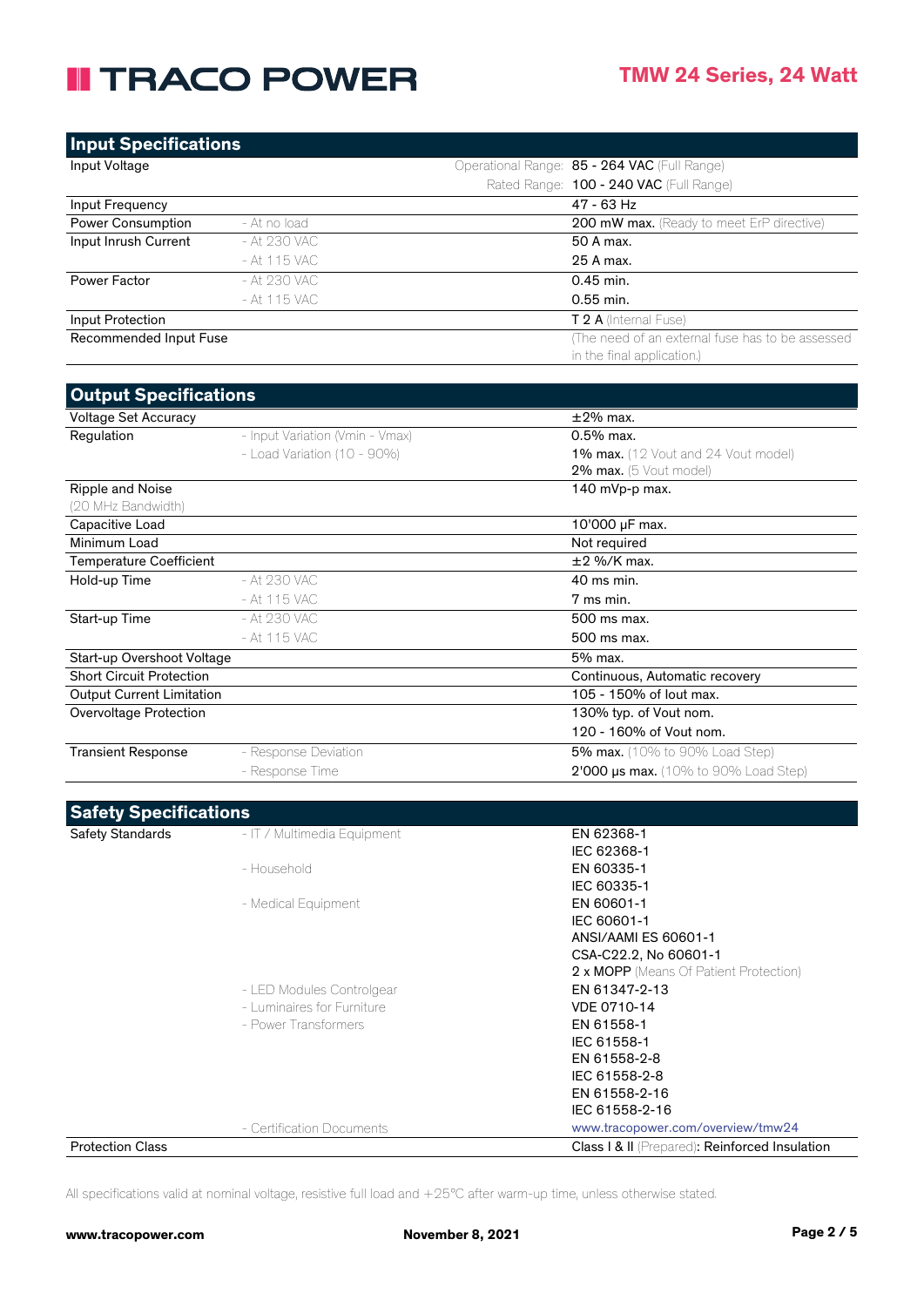| <b>Pollution Degree</b>   |                                |                  | PD <sub>2</sub>                                                                      |
|---------------------------|--------------------------------|------------------|--------------------------------------------------------------------------------------|
| Over Voltage Category     |                                |                  | OVC II                                                                               |
|                           |                                |                  |                                                                                      |
| <b>EMC Specifications</b> |                                |                  |                                                                                      |
| <b>EMI Emissions</b>      |                                |                  | <b>EN 61000-6-3</b> (Generic Residential)                                            |
|                           |                                |                  | <b>EN 61204-3</b> (Low Voltage Power Supplies)                                       |
|                           | - Conducted Emissions          |                  | <b>EN 55011 class B</b> (internal filter)                                            |
|                           |                                |                  | EN 55032 class B (internal filter)                                                   |
|                           | - Radiated Emissions           |                  | <b>EN 55011 class B</b> (internal filter)                                            |
|                           |                                |                  | EN 55032 class B (internal filter)                                                   |
|                           | - Harmonic Current Emissions   |                  | EN 61000-3-2, class A                                                                |
| <b>EMS Immunity</b>       |                                |                  | EN 61000-6-2 (Generic Industrial)<br><b>EN 60601-1-2 edition 4 (Medical Devices)</b> |
|                           | - RF Electromagnetic Field     |                  | EN 61000-4-3, 10 V/m, perf. criteria A                                               |
|                           | - EFT (Burst) / Surge          |                  | EN 61000-4-4, $\pm$ 2 kV, perf. criteria A                                           |
|                           |                                |                  | L to L: EN 61000-4-5, $\pm$ 1 kV, perf. criteria A                                   |
|                           | - Conducted RF Disturbances    |                  | EN 61000-4-6, 10 Vrms, perf. criteria A                                              |
|                           | - PF Magnetic Field            |                  | Continuous: EN 61000-4-8, 30 A/m, perf. criteria A                                   |
|                           | - Voltage Dips & Interruptions |                  | 230 VAC / 50 Hz: EN 61000-4-11                                                       |
|                           |                                |                  | 20%, 250 periods, perf. criteria A                                                   |
|                           |                                |                  | 30%, 25 periods, perf. criteria A                                                    |
|                           |                                |                  | 60%, 10 periods, perf. criteria A                                                    |
|                           |                                |                  | >95%, 5 periods, perf. criteria B                                                    |
|                           |                                |                  | >95%, 250 periods, perf. criteria B                                                  |
|                           |                                | 115 VAC / 60 Hz: | EN 61000-4-11                                                                        |
|                           |                                |                  | 20%, 250 periods, perf. criteria A                                                   |
|                           |                                |                  | 30%, 25 periods, perf. criteria B                                                    |
|                           |                                |                  | 60%, 10 periods, perf. criteria B<br>>95%, 5 periods, perf. criteria B               |
|                           |                                |                  | >95%, 250 periods, perf. criteria B                                                  |

| <b>General Specifications</b>    |                                 |                                              |
|----------------------------------|---------------------------------|----------------------------------------------|
| <b>Relative Humidity</b>         |                                 | 100% max.                                    |
| <b>Temperature Ranges</b>        | - Operating Temperature         | $-20^{\circ}$ C to $+80^{\circ}$ C           |
|                                  | - Storage Temperature           | $-40^{\circ}$ C to $+90^{\circ}$ C           |
| Power Derating                   | - High Temperature              | $2\%$ /K above 50 $^{\circ}$ C               |
|                                  | - Low Input Voltage             | 2 %/V below 100 VAC                          |
| Over Temperature                 | - Protection Mode               | 85°C min. / 90°C typ. / 95°C max. (Automatic |
| <b>Protection Switch Off</b>     |                                 | recovery)                                    |
|                                  | - Measurement Point             | Case                                         |
| <b>Cooling System</b>            |                                 | Natural convection (20 LFM)                  |
| <b>Altitude During Operation</b> |                                 | <b>5'000 m max.</b> (4'000 m max. for IEC    |
|                                  |                                 | $61558 - 2 - 8$                              |
| <b>Switching Frequency</b>       |                                 | 25 - 140 kHz (PWM QR)                        |
| <b>Insulation System</b>         |                                 | Reinforced Insulation                        |
| <b>Isolation Test Voltage</b>    | - Input to Output, 60 s         | 4'000 VAC                                    |
|                                  | - Input to Output, 1 s          | 4'000 VAC                                    |
| Creepage                         | - Input to Output               | 8 mm min.                                    |
| Clearance                        | - Input to Output               | 8 mm min.                                    |
| <b>Isolation Resistance</b>      | - Input to Output, 500 VDC      | 100 MΩ min.                                  |
| <b>Isolation Capacitance</b>     | - Input to Output, 100 kHz, 1 V | 1'100 pF typ. / 1'300 pF max.                |
| Leakage Current                  | - Touch Current                 | 100 µA max.                                  |
| (at 240 VAC / 60 Hz)             |                                 |                                              |
| Reliability                      | - Calculated MTBF               | <b>3'400'000 h</b> (see application note)    |
|                                  |                                 | (IEC 61709)                                  |

All specifications valid at nominal voltage, resistive full load and +25°C after warm-up time, unless otherwise stated.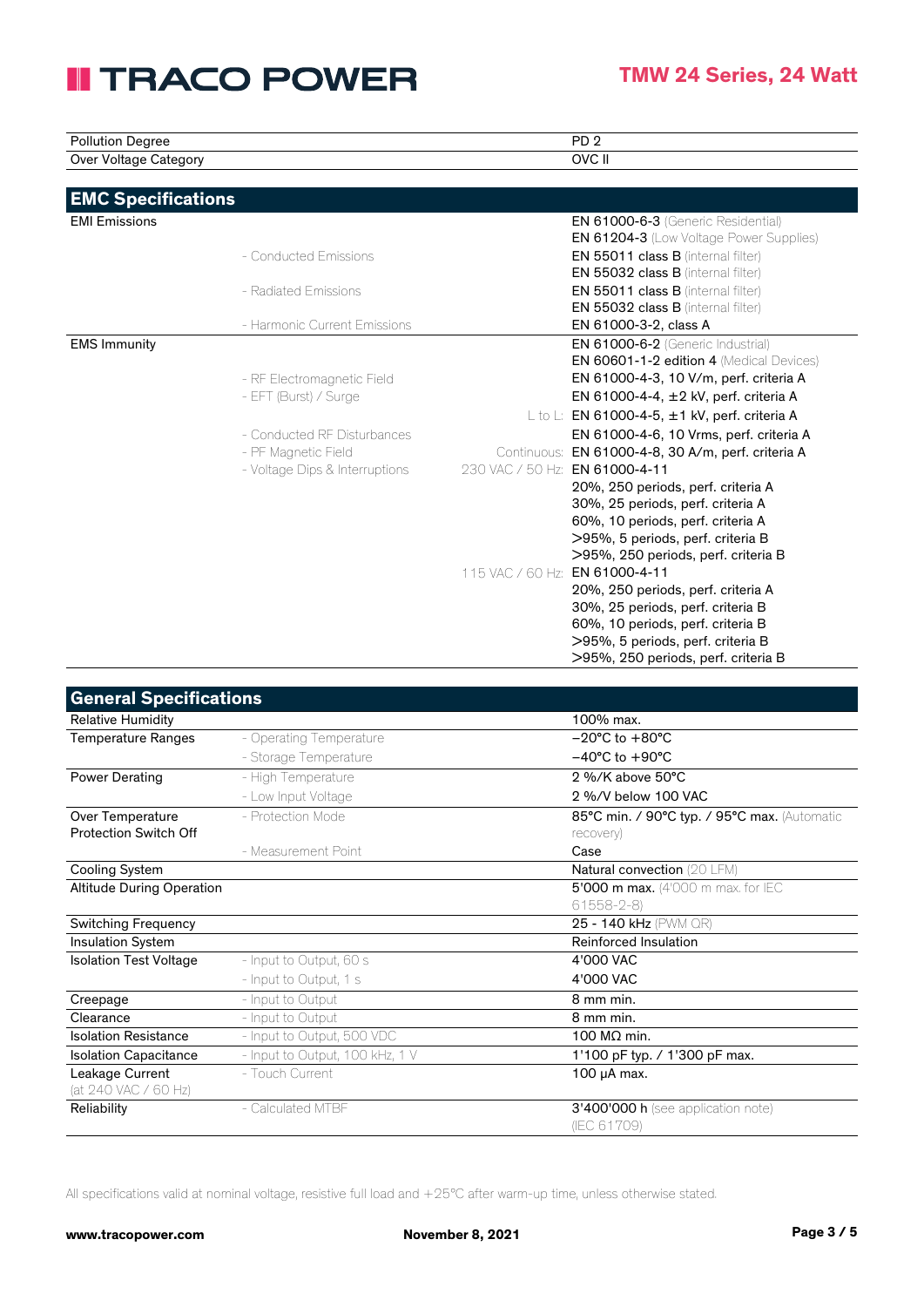| Environment             | - Vibration                                  |                                | IEC 60068-2-6                                 |
|-------------------------|----------------------------------------------|--------------------------------|-----------------------------------------------|
|                         |                                              |                                | 3 g, 3 axis, sine sweep, 10-55 Hz, 1 oct/min  |
|                         | - Mechanical Shock                           |                                | IEC 60068-2-27                                |
|                         |                                              |                                | 25 g, 3 axis, half sine, 11 ms                |
| Case Ingress Protection |                                              |                                | <b>IP68</b> (acc. IEC 60529)                  |
| <b>Housing Material</b> |                                              |                                | Plastic (UL 94 V-0 rated)                     |
| <b>Potting Material</b> |                                              |                                | Epoxy (UL 94 V-0 rated)                       |
| <b>Housing Type</b>     |                                              |                                | <b>Plastic Case</b>                           |
| Mounting Type           |                                              |                                | Chassis Mount                                 |
| Connection Type         |                                              |                                | <b>Flying Leads</b>                           |
| Weight                  |                                              |                                | 131 <sub>g</sub>                              |
| Power Back Immunity     |                                              | 5.1 VDC model: 6.4 V max.      |                                               |
|                         |                                              | 12 VDC model: <b>15 V max.</b> |                                               |
|                         |                                              | 24 VDC model: 30 V max.        |                                               |
|                         | Environmental Compliance - REACH Declaration |                                | www.tracopower.com/info/reach-declaration.pdf |
|                         |                                              |                                | <b>REACH SVHC list compliant</b>              |
|                         |                                              |                                | <b>REACH Annex XVII compliant</b>             |
|                         | - RoHS Declaration                           |                                | www.tracopower.com/info/rohs-declaration.pdf  |
|                         |                                              |                                | Exemptions: 6a, 6c, 7a, 7c-I, 7c-II           |
|                         |                                              |                                | (RoHS exemptions refer to the component       |
|                         |                                              |                                | concentration only, not to the overall        |
|                         |                                              |                                | concentration in the product (O5A rule).      |
|                         |                                              |                                | The SCIP number is provided on request.)      |
|                         |                                              |                                |                                               |

#### **Supporting Documents**

Overview Link (for additional Documents) www.tracopower.com/overview/tmw24

All specifications valid at nominal voltage, resistive full load and +25°C after warm-up time, unless otherwise stated.